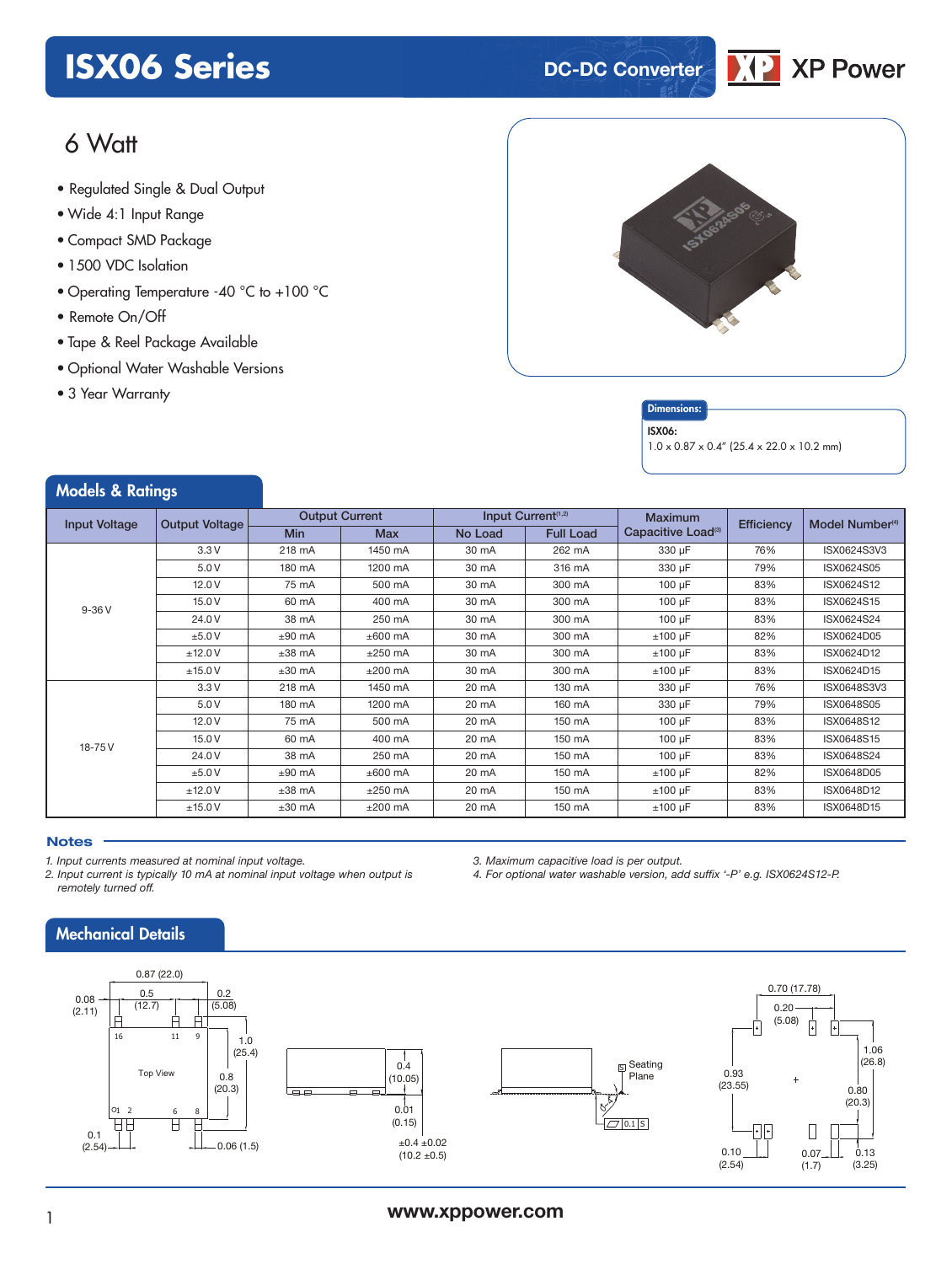# **ISX06 Series**



Input Characteristic **Minimum** Typical Maximum Units Notes & Conditions Input Voltage Range **9** 36 36 VDC 24 V nominal<br>18 75 VDC 48 V nominal 48 V nominal Input Filter Pi type Input Reflected Ripple 20 mA pk-pk Through 12 µH inductor and 47 µF capacitor Input Surge **1.1 State 1.24 Visual Contract 1.24 Visual Contract 2.4 VDC for 1 s 1.24 V models** 100 VDC for 1 s 48 V models Undervoltage Lockout ON at >4.5 V, OFF at <8 V 24 V models ON at >8.5 V, OFF at <17 V 48 V models Remote On/Off ON: Logic high (2.5 - 50 V) or open circuit OFF: Logic low (<0.8 V) or short pin 1 to pin 2

| Output                          |                |                |                |               |                                                                                                  |
|---------------------------------|----------------|----------------|----------------|---------------|--------------------------------------------------------------------------------------------------|
| Characteristic                  | <b>Minimum</b> | <b>Typical</b> | <b>Maximum</b> | <b>Units</b>  | <b>Notes &amp; Conditions</b>                                                                    |
| Output Voltage                  | 3.3            |                | 30             | <b>VDC</b>    | See Models and Ratings table                                                                     |
| Initial Set Accuracy            |                | ±1.0           | ±2.0           | $\frac{0}{0}$ |                                                                                                  |
| Output Voltage Balance          |                | ±1.0           |                | %             | For dual output with balanced laods                                                              |
| Minimum Load                    |                |                |                | A             | See Models and Ratings table                                                                     |
| Line Regulation                 |                | ±0.5           | ±1.0           | $\frac{0}{0}$ |                                                                                                  |
| <b>Load Regulation</b>          |                | $\pm 0.5$      | ±1.2           | $\%$          | 15% to 100% load                                                                                 |
| <b>Cross Regulation</b>         |                |                | $+5$           | %             | On dual output models when one load is varied between<br>25% and 100% and other is fixed at 100% |
| <b>Transient Response</b>       |                | 3              |                | % deviation   | Recovery within 1% in less than 600 us for a 25% load<br>change.                                 |
| Ripple & Noise                  |                |                | 100            | mV pk-pk      | 20 MHz bandwidth. Measured using 0.47 µF ceramic<br>capacitor.                                   |
| <b>Overload Protection</b>      | 110            | 150            |                | $\%$          | Foldback                                                                                         |
| <b>Short Circuit Protection</b> |                |                |                |               | Continuous, with auto recovery                                                                   |
| Maximum Capacitive Load         |                |                |                |               | See Models and Ratings table                                                                     |
| <b>Temperature Coefficient</b>  |                |                | 0.02           | $\%$ /°C      |                                                                                                  |

#### **General**

| Characteristic                                   | <b>Minimum</b>  | <b>Typical</b>         | <b>Maximum</b> | <b>Units</b>      | <b>Notes &amp; Conditions</b> |
|--------------------------------------------------|-----------------|------------------------|----------------|-------------------|-------------------------------|
| Efficiency                                       |                 | 80                     |                | %                 | See Models and Ratings table  |
| Isolation: Input to Output                       | 1500/1800       |                        |                | <b>VDC</b>        | 60 s/1 s                      |
| <b>Isolation Resistance</b>                      | 10 <sup>9</sup> |                        |                | Ω                 | At 500 VDC                    |
| <b>Isolation Capacitance</b>                     |                 | 1200                   | 1500           | pF                |                               |
| <b>Switching Frequency</b>                       |                 | 330                    |                | kHz               |                               |
| Power Density                                    |                 |                        | 17.2           | W/in <sup>3</sup> |                               |
| Mean Time Between Failure                        |                 | 350                    |                | <b>kHrs</b>       | MIL-HDBK-217F, +25 °C GB      |
| Weight                                           |                 | 0.017(7.8)             |                | lb(g)             |                               |
| Moisture Sensitivity Level<br>Level <sub>2</sub> |                 | IPC/JEDEC J-STD-020D.1 |                |                   |                               |

| <b>Environmental</b>            |                |                |                |                              |                               |
|---------------------------------|----------------|----------------|----------------|------------------------------|-------------------------------|
| Characteristic                  | <b>Minimum</b> | <b>Typical</b> | <b>Maximum</b> | <b>Units</b>                 | <b>Notes &amp; Conditions</b> |
| <b>Operating Temperature</b>    | $-40$          |                | $+100$         | °C                           | See Derating Curve.           |
| Storage Temperature             | $-50$          |                | $+125$         | °C                           |                               |
| Case Temperature                |                |                | $+105$         | °C                           |                               |
| Humidity                        |                |                | 95             | %RH                          | Non-condensing                |
| Cooling                         |                |                |                |                              | Natural convection            |
| Case Flammability               | UL 94V-0 Rated |                |                | Non conductive black plastic |                               |
| Lead-Free Reflow Solder Process |                |                |                |                              | IPC/JEDEC J-STD-020D.1        |